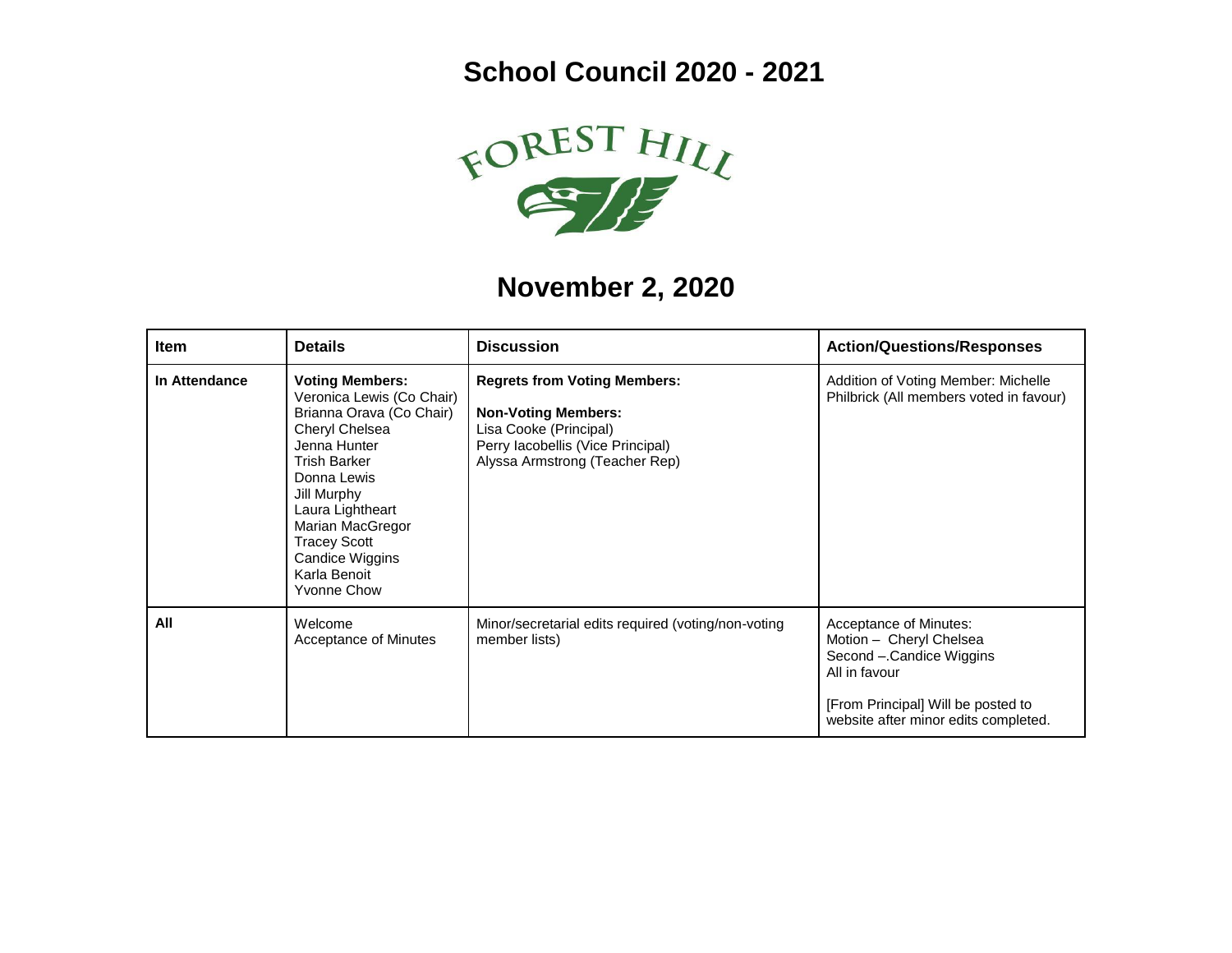| <b>Principal Report</b> | <b>Administration Profile</b>                                                                     | Co-chairs - Due Nov $20th$ , Input welcome                                                                                                                                                                                                                                                                                                                                                                                                                         |                                                              |
|-------------------------|---------------------------------------------------------------------------------------------------|--------------------------------------------------------------------------------------------------------------------------------------------------------------------------------------------------------------------------------------------------------------------------------------------------------------------------------------------------------------------------------------------------------------------------------------------------------------------|--------------------------------------------------------------|
|                         |                                                                                                   |                                                                                                                                                                                                                                                                                                                                                                                                                                                                    |                                                              |
|                         | <b>General Updates</b><br>• School Action Plan                                                    | VP's final year at FHPS                                                                                                                                                                                                                                                                                                                                                                                                                                            |                                                              |
|                         | • Staffing<br>• PD Day<br>• Character Assemblies<br>$\bullet$ FI:<br>- Grade $8-9$<br>- FI moving | School Action Plan - input pulled from all three<br>divisions and EN/FI. Goals 20/21:<br>Excellence in Learning and Teaching<br>Numeracy;<br>Excellence in Learning and Teaching Literacy;<br>Well Being and Community (self-regulation and<br>coping strategies)                                                                                                                                                                                                  |                                                              |
|                         |                                                                                                   | Retirement of Ms Greg, replacement staffing action<br>initiated                                                                                                                                                                                                                                                                                                                                                                                                    |                                                              |
|                         |                                                                                                   | PD Day Autism video shared with council.                                                                                                                                                                                                                                                                                                                                                                                                                           | PD Day video (autism):<br>https://www.youtube.com/watch?v=Km |
|                         |                                                                                                   | Character assembly held last Friday; Next character<br>assembly mid Dec.                                                                                                                                                                                                                                                                                                                                                                                           | DGvquzn2k                                                    |
|                         |                                                                                                   | Remembrance Day assembly to be done virtually with<br>artwork, songs etc compilation shared with teachers<br>to incorporate into their day on Nov 11 <sup>th</sup> at a time that<br>works for their schedules.                                                                                                                                                                                                                                                    |                                                              |
|                         |                                                                                                   | Confirmation received that Barrie North is designated<br>site for all FHPS Gr 8 students. Other regional<br>schools for FI: Banting in Alliston, Collingwood,<br>Georgian Bay, Nantyre Shores, Twin Lakes (Orillia).<br>Eastview will run the Extended French program which<br>will continue for the next 3 yrs (not FI). 10 compulsory<br>credits in order to graduate from full FI program,<br>credit details to follow once finalized (expected by mid<br>Nov). |                                                              |
| <b>Teacher Report</b>   | <b>Stacey Bock stepping</b><br>away for now, Alyssa<br>Armstrong assuming<br>Teacher Rep role.    | Rotation of court areas between students for COVID,<br>coding class visits occurring in following weeks, class<br>walks well-received, reminder of appropriate outdoor<br>dress as weather cools.                                                                                                                                                                                                                                                                  |                                                              |
| <b>Fundraising</b>      | <b>SGF Funds</b>                                                                                  | No change to SGF - minimal spending and                                                                                                                                                                                                                                                                                                                                                                                                                            |                                                              |
|                         | <b>Fundraising Plan Changes</b>                                                                   | fundraising.                                                                                                                                                                                                                                                                                                                                                                                                                                                       |                                                              |
|                         | Pizza Palace Evening:<br>Nov 18                                                                   | Follow up: outdoor classroom, need to take back for<br>re-quote (VP to lead) given time elapsed (2 yrs) since<br>quote was provided; basketball backboards and rims<br>to be postponed until spring but VP working on<br>approval so ready to go in spring.                                                                                                                                                                                                        |                                                              |
|                         | <b>Teacher Wishlist</b>                                                                           |                                                                                                                                                                                                                                                                                                                                                                                                                                                                    |                                                              |
|                         | Poppy Campaign                                                                                    | Fundraising Plan Changes. Board contacted council<br>to remove COVID preclusions (lunch program, Barrie<br>Colts night) and adjust allocations to other areas                                                                                                                                                                                                                                                                                                      |                                                              |